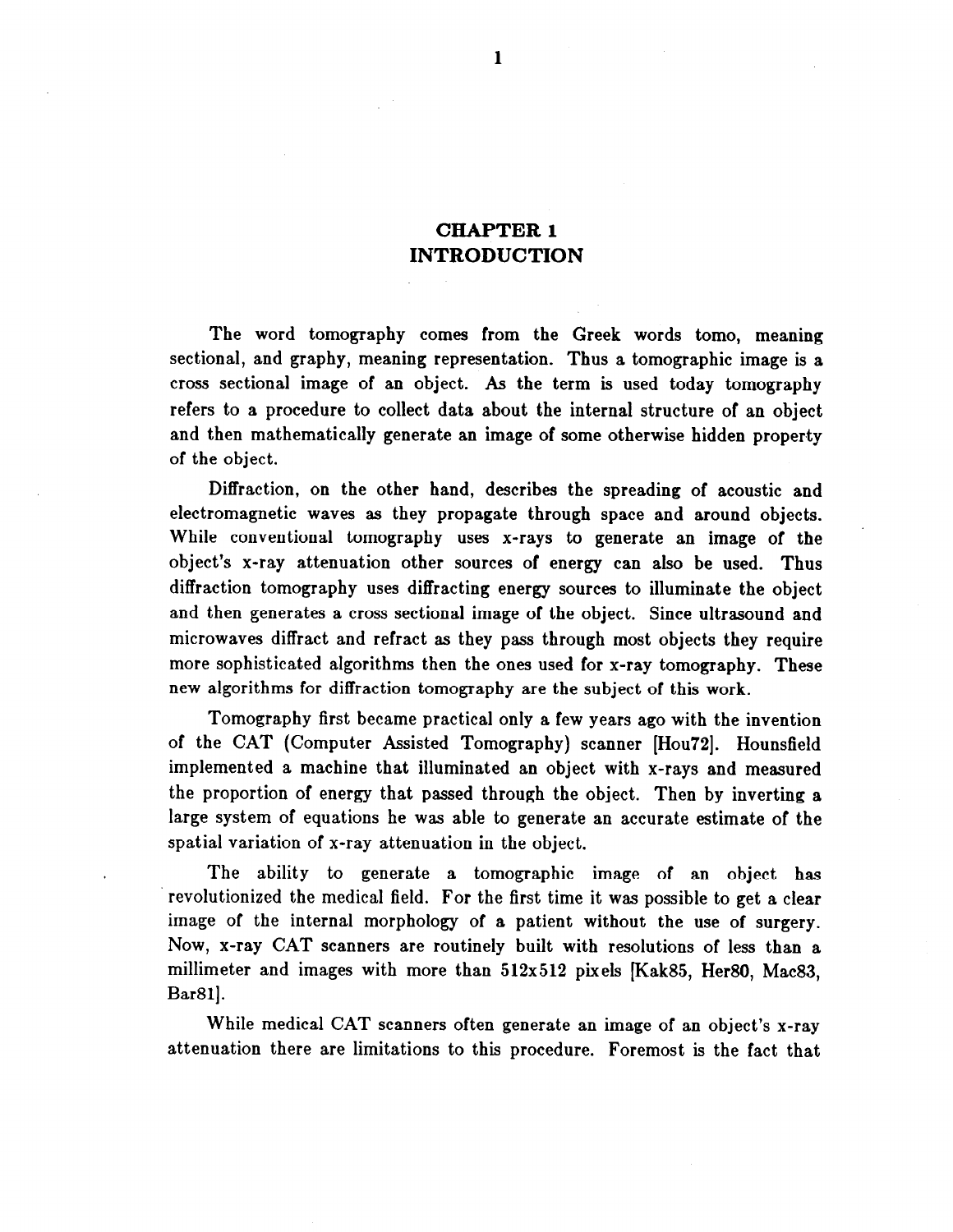not all types of soft tissue are differentiated by their x-ray attenuation. Thus x-ray CAT scans have wide use for orthopedic medicine but are of limited use, for example, in diagnosing malignant vs. benign tumors. In addition x-rays are an ionizing radiation and thus there is a small chance of cancer with each use. This prevents, for example, the use of x-ray CAT scanners for mass screening of female patients for breast cancer.

X-ray tomography is based on the Fourier Slice Theorem. Consider the experiment shown on the left side of Figure 1.1. Here a projection is shown that represents the attenuation of the object along each of the indicated lines. The Fourier Slice Theorem states that the Fourier transform of the projection is equal to the values of the two dimensional Fourier transform of the object along a radial line. An estimate of the object can then be formed by measuring projections at a number of angles and then simply inverting the Fourier data.

Conventional tomography is based on the idea that x-rays travel in straight lines through the object and a projection measures the total x-ray attenuation of the object along straight lines. When the object is relatively large and has a small refractive index it is possible to use other types of energy, for example microwaves, seismic and ultrasound, to image the object. With a small refractive inex the energy doesn't bend as it goes through the object and thus it is possible to measure the attenuation of the object along straight lines. This is the only requirement needed to use the Fourier Slice Theorem and form an image of the object's acoustic or microwave attenuation [Gre74, Gre75, Car76, Jak76, Glo77 and Cra82.

Since microwaves and acoustic waves are easier to generate and measure than x-rays it is also possible to generate images of the object's refractive index. As was mentioned earlier it is necessary to assume that the refractive index change is small so that the energy doesn't bend as it travels through the object. If a projection is measured representing the delay encountered by the energy as it travels through different parts of the object then an image is formed of the object's acoustic or electromagnetic refractive index. This extra information can often make it easier to characterize the object.

Two methods have been used to form images when the energy no longer travels through the object in a straight line. Perhaps the most straightforward approach is to simply model the flow of energy through the object as a ray and calculate its location based on the refractive index of the object [And82, Her76, Her73]. Unfortunately these algorithms can only be used when the refractive index change is less than 10 or 20 percent and most of the energy is refracted instead of diffracted. Thus this approach is only valid when the wavelength of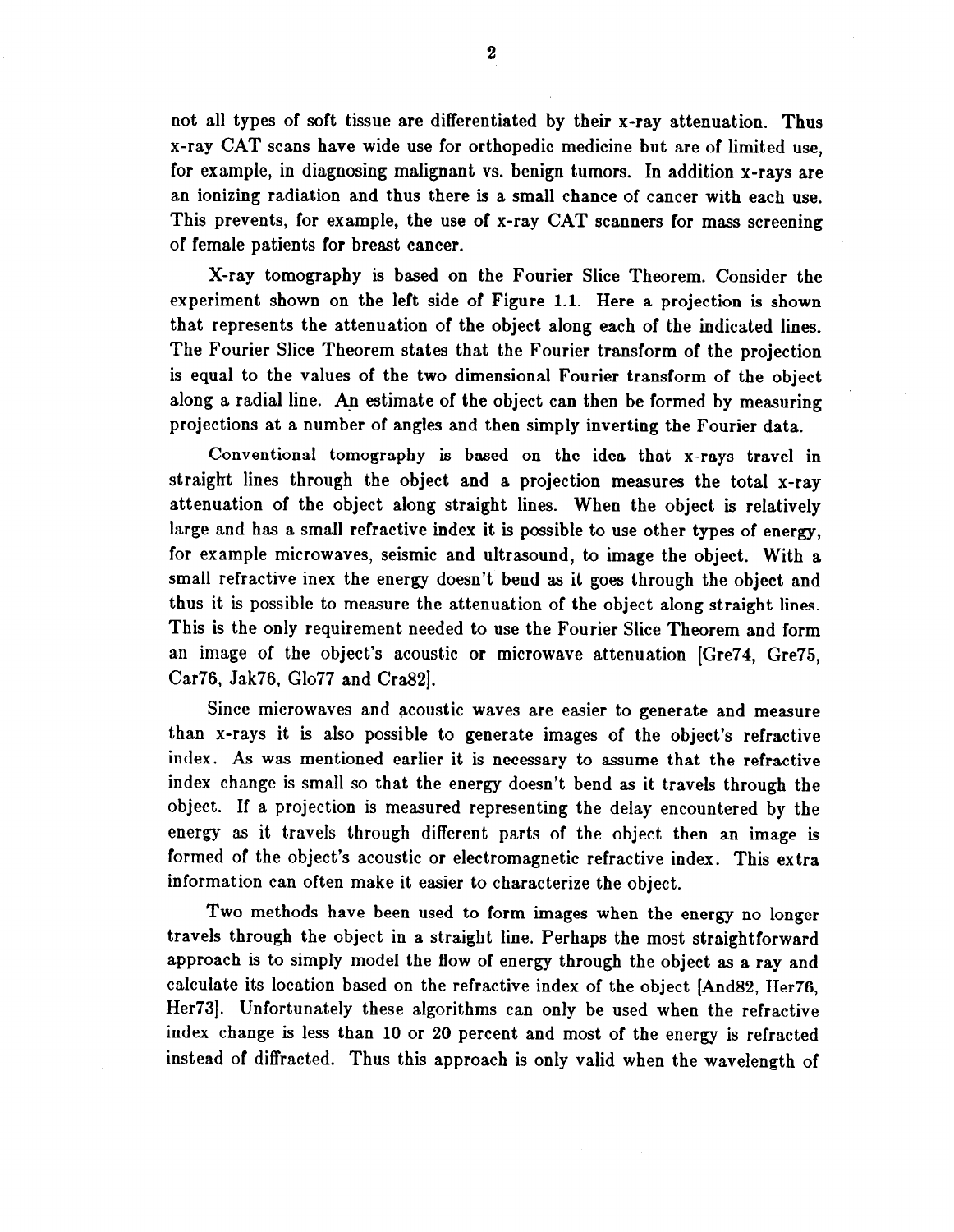

Figure 1.1 The Fourier transform of a projection is equal to the two dimensional Fourier transform of the object along a radial line.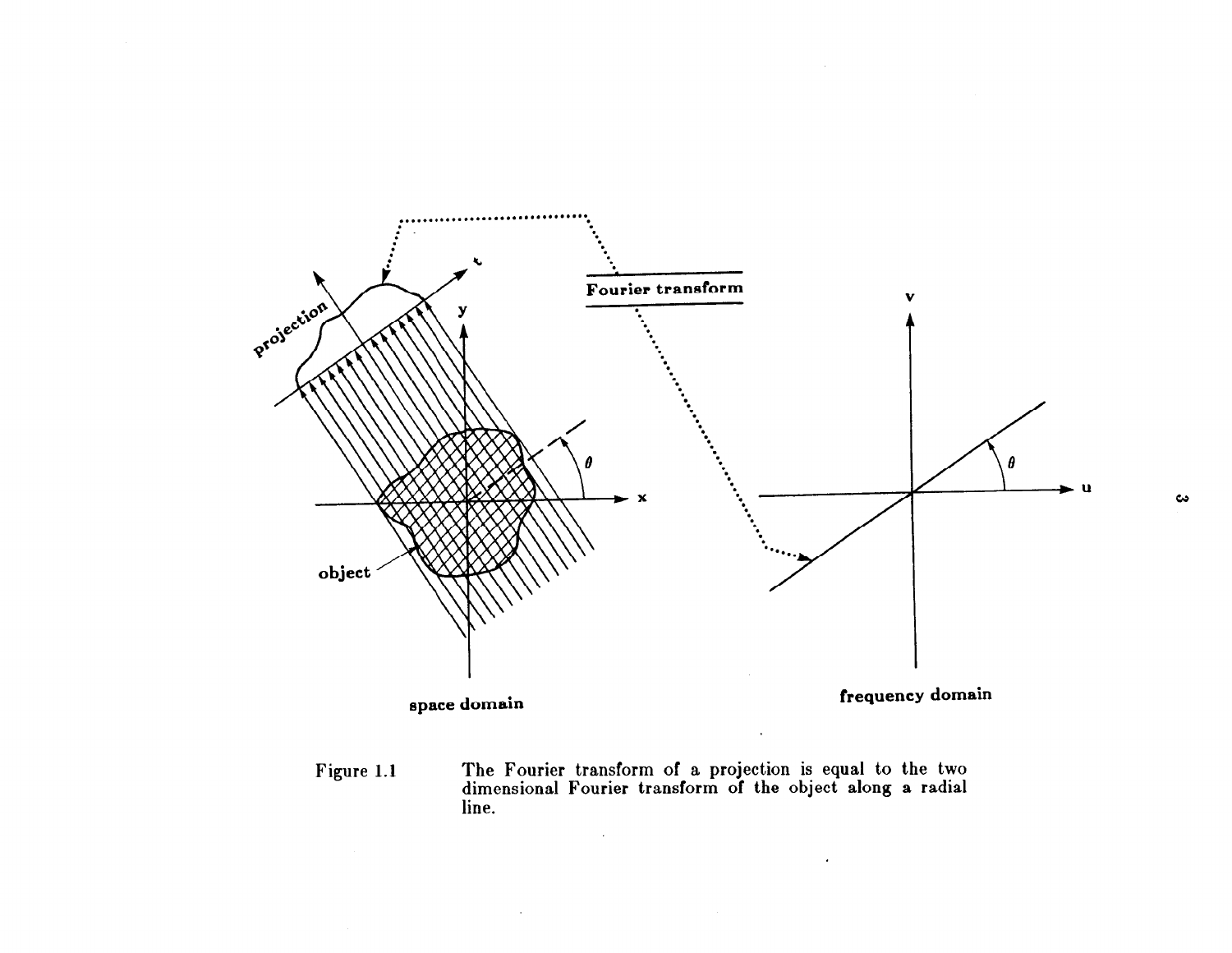the energy is much smaller than any details of the object [And84].

A second approach is to model the flow of energy through the object with the wave equation. While this approach is more accurate then other approaches it is not always possible to invert the resulting system of equations and find a closed form solution. This is the core of the problem for successful diffraction tomographic images.

A simple approach to solve the wave equation is to linearize it  $[Ish78]$ , Che60, Sla84, Mue79, Wol69. This is usually done by assuming that the object represents a very small perturbation to the field. Only the linear terms are retained and all higher order terms are simply ignored. Unfortunately this approach is also limited to those object that satisfy the constraints of the approximations. As will be shown later in this work linearizing the wave equation greatly limits the objects that can be imaged.

Finally in the past years work has been done on iterative techniques to solve the wave equation. Most of the work was originally applied to the inverse scattering problem of high energy physics [Ba178, New66, Tay83] and only recently applied to the diffraction tomography problem.

This work is in three parts: the derivation of the wave equation and first order reconstruction algorithms, limitations of first order algorithms and finally a summary of iterative techniques that can be applied to the diffraction tomography problem.

First in Chapter 2 the wave equation is defined for both acoustic and electromagnetic experiments. This scalar equation is valid for both types of energy and forms the basis of all work to be described here. In addition the Born and Rytov approximations are introduced and a linearized model for the scattered field as a function of the object is derived.

In Chapter 3 the linearized wave equation is inverted to find an expression for the object given the scattered field. This leads to the Fourier Diffraction Theorem which is fundamental to diffraction tomography. Finally several experimental procedures are described that generate enough data to uniquely determine the object.

Chapter 4 is a discussion of the numerical algorithms to invert the scattered data. Both of these algorithms are computationally very expensive and the algorithm used will depend on the architecture of the available computer resources. In addition some of the signal processing issues will be discussed and simulation results presented.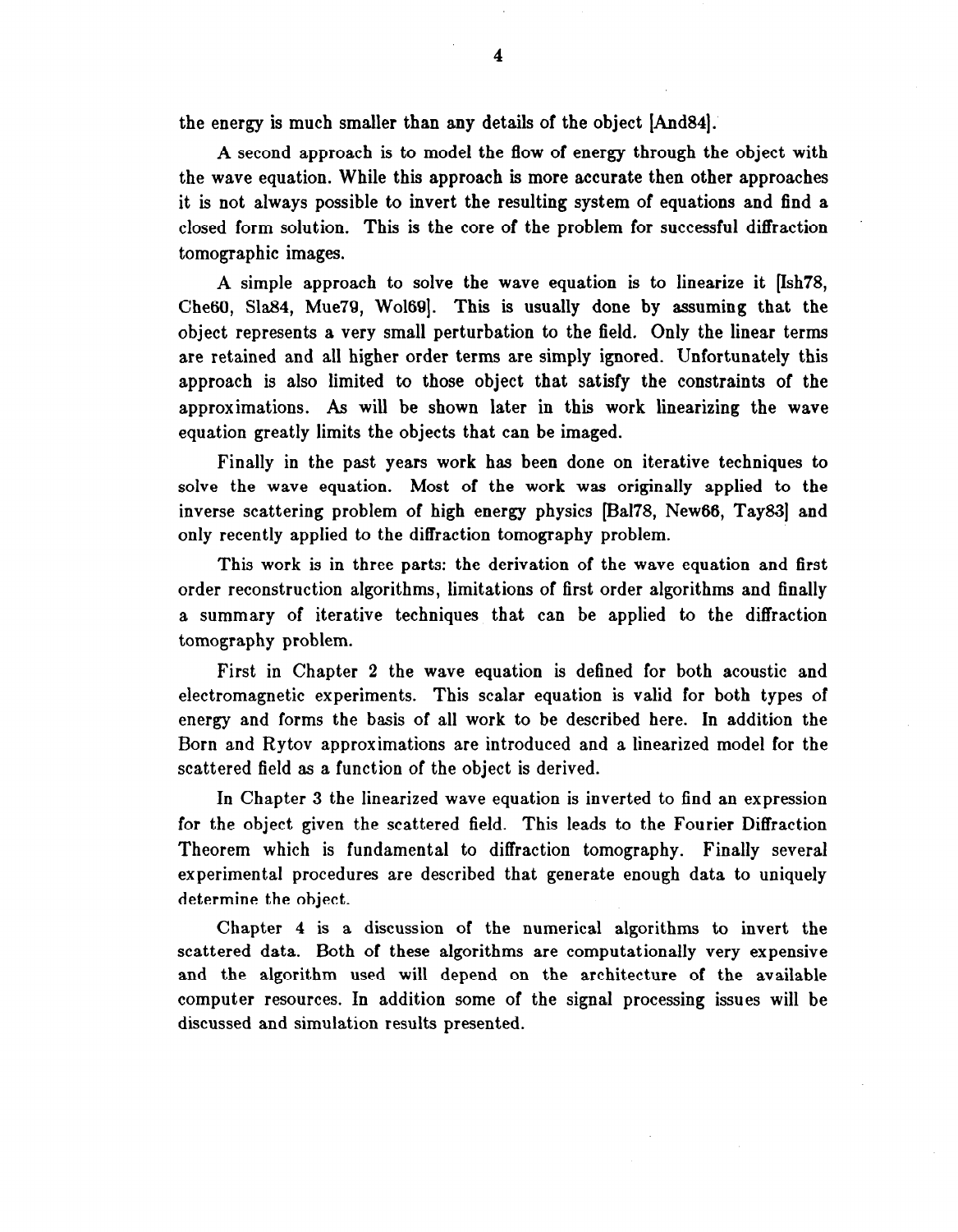The limitations of the first order algorithms are presented in Chapter 5. Both the mathematical approximations and the experimental limitations contribute to the error in the final image but in different ways. The mathematical approximations are only valid for a small range of object and if these limits are exceeded then no amount of data will improve the reconstruction. The experimental limitations, on the other hand, are entirely caused by the ability to only collect a finite amount of data. The experimental errors can always be reduced by using more data or more accurate signal processing algorithms.

The severe limitations of first order diffraction algorithms is addressed in Chapters 6 and 7. The major problem in diffraction tomography is to find a method to invert the wave equation. In Chapters 2, 3 and 4 of this work this is done by linearizing the wave equation but as seen this severly limits the objects that can be imaged.

Chapter 6, therefore, discusses two approaches to model the scattered field given the (complex) refractive index of the object. This is the forward problem and both approaches are iterative. The simpler of the two approaches includes more than just the linear terms in the perturbation approach described in Chapter 2. This gives a series solution for the scattered field and simulations studying the type of objects for which these series converge will be presented. The second approach to solve the forward problem exploits the simple structure of the problem to compute a brute force solution. Objects with large refractive indices eventually cause this algorithm to converge too slowly for the method to be practical.

Finally Chapter 7 presents a survey of several approaches that have been proposed as better solutions for the inverse problem. Each of these algorithms has limitations and some of these limitations and computational aspects will be discussed.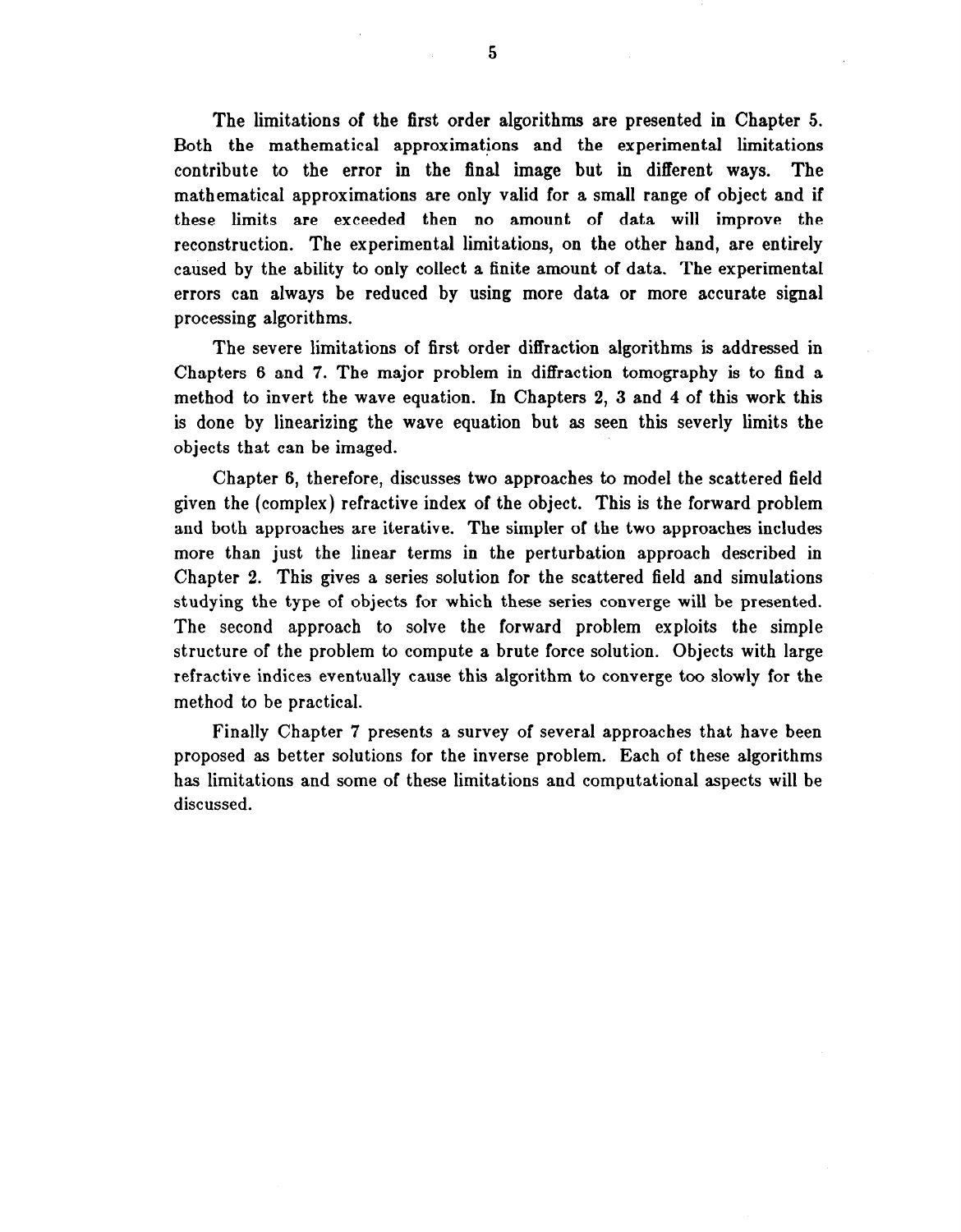## References

- [And82] A. H. Andersen and A. C. Kak, "Digital ray tracing in twodimensional refractive fields," The Journal of the Acoustical Society of America, Vol. 72, November 1982, pp. 1593-1606.
- [And841 A. H. Anderson and A. C. Kak, The application of ray tracing towards a correction for refracting efiects in computed tomography with diffracting sources, TR-EE 84-14, School of Electrica Engineering, Purdue University, 1984.
- [Ba178] H. P. Baltes (editor), Inverse Source Problems in Optics, Springer-Verlag, 1978.
- $[Bar81]$ H. H. Barrett and W. Swindell, Radiological Imaging: The Theory of Image Formation, Detection and Processing, Academic Press, New York, 1981.
- $[Car76]$ P. L. Carson, T. V. Oughton, and W. R. Hendee, "Ultrasound transaxial tomography by reconstruction," in Ultrasound in Medicine II, D. N. White and R. W. Barnes, eds., Plenum Press, 1976, pp. 391-400.
- [Che<sub>60</sub>] L. A. Chernov, Wave Propagation in a Random Medium, McGraw Hill Book Company, New York, 1960.
- [Glo77] G. H. Glover and J. L. Sharp, "Reconstruction of ultrasound propagation speed distribution in soft tissue: Time-of-flight tomography," IEEE Trans. Sonics and Ultrasonics, Vol. SU-24, July 1977, pp. 229-234.
- $[Gre74]$ J. F. Greenleaf, S. A. Johnsoq, S. L. Lee, G. T. Herman, and E. H. Wood, "Algebraic reconstruction of spatial distributions of acoustic absorption within tissue from their two dimensional acoustic projections," in Acoustical Holography, Plenum Press, 1974, pp. .59 l-603.
- [Gre75] J. F. Greenleaf, S. A. Johnson, W. F. Wamoya, and F. A. Duck, "Algebraic reconstruction of spatial distributions of acoustic velocities in tissue from their time-of-flight profiles," in Acoustical Holography, Plenum Press, 1975, pp. 71-90.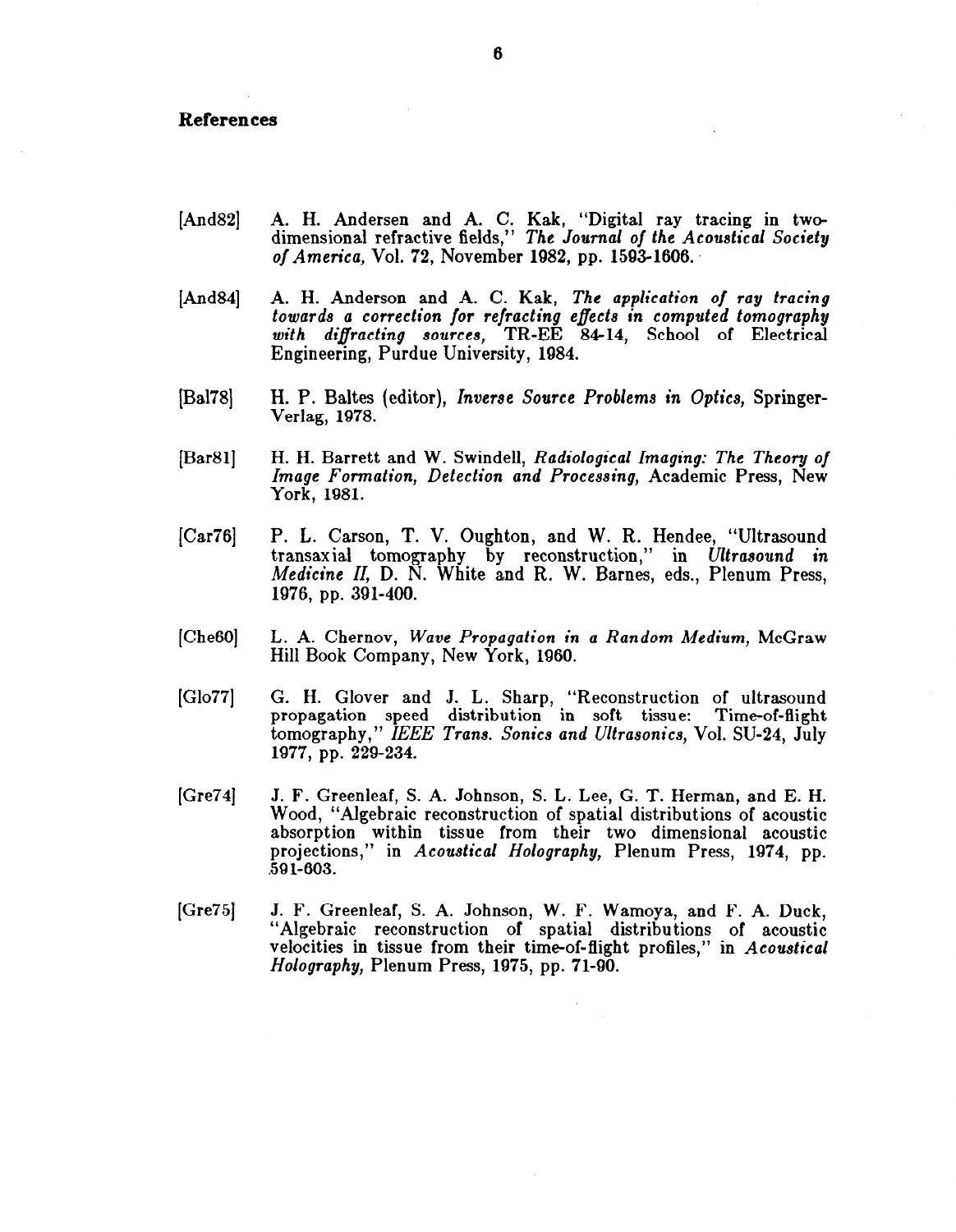- [Her73] G. T. Herman, A. Lent, and S. Rowland, "ART: Mathematics and applications: A report on the mathematical foundations and on applicability to real data of the algebraic reconstruction techniques," J. Theor. Biol., Vol. 43, 1973, pp. l-32.
- [Her76] G. T. Herman, A. V. Lakshminarayanan, A. Naparstek, E. L. Ritman, R. A. Robb, and E. H. Wood, "Rapid computerized tomography," Med. Data Process., 1976, pp. 582-598.
- [Her80] G. T. Herman, Image Reconstructions jrom Projections, Academic Press, New York, 1980.
- [Hou72] G. N. Hounsfield, A method of apparatus for examination of a body by radiation such as z-ray or gamma radiation, Patent Specification 1283915, The Patent Office, 1972.
- [Ish78] A. Ishimaru, Wave Propagation and Scattering in Random Media, Academic Press, New York, 1978.
- [ Jak76] C. V. Jakowatz Jr. and A. C. Kak, Computerized tomography using z-rays and ultrasound, Research Report TR-EE 76-26, School of Electrical Engineering, Purdue University, 1976.
- [Kak85] A. C. Kak and B. Roberts, "Image reconstruction from projections," in Handbook of Image Processing, T. Y. Young and K. S. Fu, eds., Academic Press, 1985.
- $[Mac83]$ Albert Macovski, Medical Imaging Systems, Prentice Hall, Englewood Cliffs, NJ, 1983.
- [Mue79] R. K. Mueller, M. Kaveh, and G. Wade, "Reconstructive tomography and applications to ultrasonics," Proceedings of the IEEE, Vol. 67, 1979, pp. 567-587.
- [New661 R. G. Newton, Scattering Theory of Waves and Particles, McGraw-Hill Book Company, New York, 1966.
- [Sla84] Malcolm Slaney, A. C. Kak, and L. E. Larsen, "Limitations of imaging with first order diffraction tomography," IEEE Transactions on Microwave Theory and Techniques, August 1984, pp. 860-873.
- $[Tay83]$ J. R. Taylor, Scattering Theory: The Quantum Theory of Nonrelativistic Collisions, Robert E. Krieger Publishing Company, 'Malabar, FL, 1983.